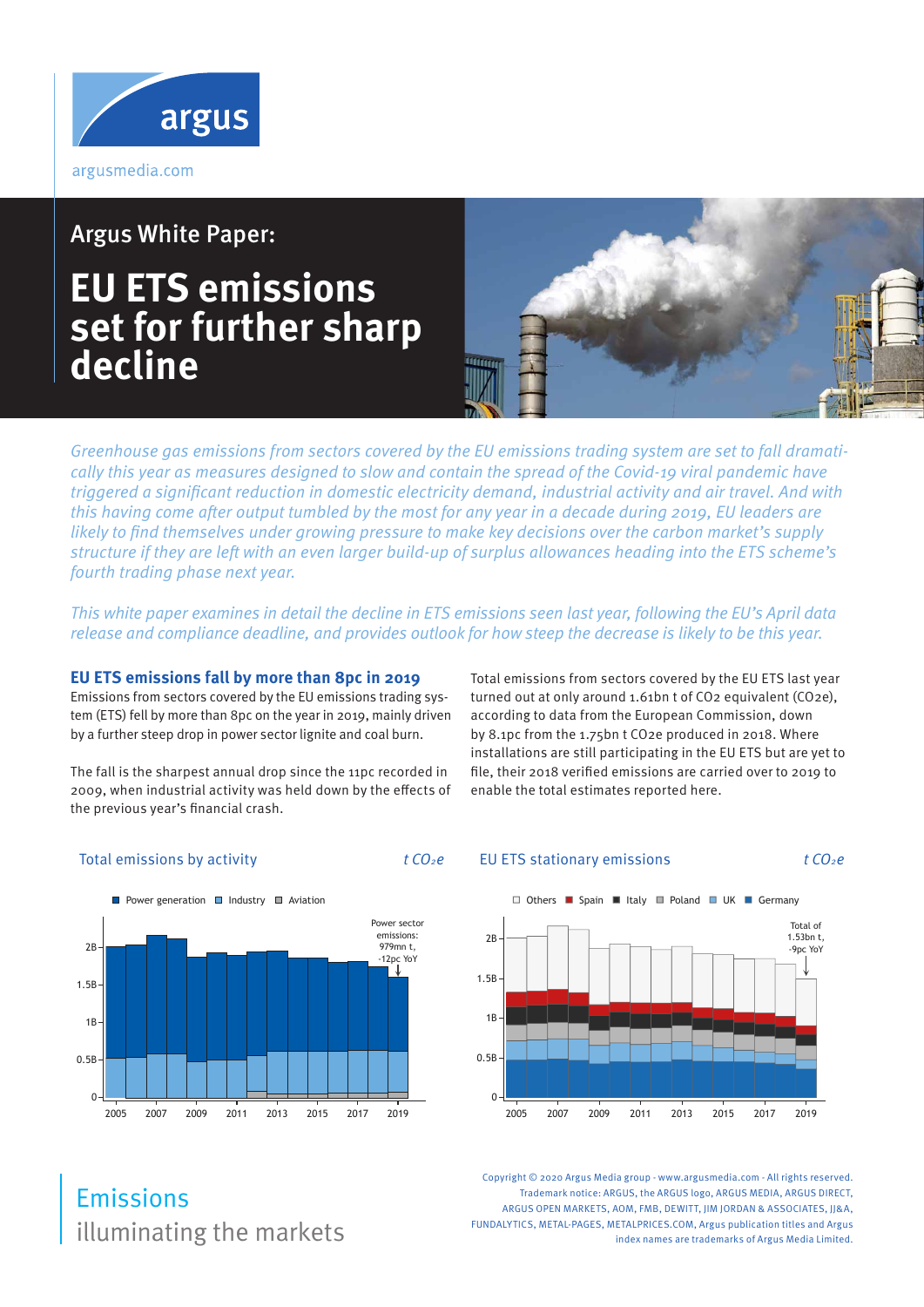Emissions from stationary installations — excluding aviation — fell by nearly 9pc, or 146mn t CO2e, to 1.54bn t CO2e. The power sector was responsible for almost all of that reduction, seeing emissions fall by 12pc or 139mn t CO2e.

Those falls in power sector emissions were in turn concentrated in countries where lignite and coal-fired power has previously dominated. The sharp rises in ETS allowance prices, to nearly €30/t CO2e at one point last year, helped encourage large-scale switching from coal to gas for generation, while mild and windy weather conditions limited the call on lignite units. The resulting year-on-year falls of as much as 30pc in emissions from Germany's lignite-fired plants contributed to an overall reduction in the country's power sector emissions of around 18pc - or some 54mn t CO2e.

Those falls will have continued, and even accelerated, into 2020, with the Covid-19 pandemic suppressing power demand — generation from coal and lignite in Germany have in recent weeks fallen below even last summer's levels.

Further small falls in emissions elsewhere in German industry took the country's overall reduction in stationary ETS emissions to some  $14pc - a$  significantly bigger drop even than in 2009.

Spain recorded a fall in power sector emissions of more than 20pc, and Poland 9pc — each representing a drop of 15mn t CO2e. And the UK's emissions from the sector were down by 10pc, or nearly 10mn t CO2e.

Other industries saw emissions levels change much less dramatically and had relatively little impact on the overall figures.

Steel plants registered a small drop — of a little more than 1pc — in emissions, to around 104mn t CO2e. Of the largest emitters, Germany and Italy recorded falls of around 6pc and 3pc respectively, and Austria an increase of more than 8pc.

Individual steel installations tended to move up the rankings of the EU's largest emitters, as power plants dropped below them. Steel facilities made up 10 of the top 30 emitters in 2019, according to the available transaction log data, up from just five in 2018. Short-haul airline Ryanair held on to its position at number nine in the rankings.

#### **Emissions from most polluting plants down sharply**

Greenhouse gas (GHG) emissions from Europe's five most polluting power stations fell by nearly a quarter last year.

The five lignite-fired plants — Poland's Belchatow and Germany's Neurath, Niederaussem, Janschwalde and Weisweiler — produced a combined 104.7mn t of CO2e, down from 136.04mn t CO2e in 2018.

Emissions from each of the German plants were the lowest since the EU ETS started in 2005, while Belchatow's were the lowest since 2010.

The biggest drop was at RWE's Neurath plant, where emissions fell by just under 30pc to 22.6mn t CO2e, while Czech-owned Leag's Janschwalde recorded a 29pc fall.

German lignite-fired generation dropped sharply last year, losing its position as the country's largest source of electricity to wind farms for the first time, reflecting mild weather and as a steep fall in gas prices saw gas-fired units becoming more competitive.

There has been much less decarbonisation progress in Poland's fossil fuel-dependent power sector than in Germany, despite sharp rises in EU ETS allowance prices, which approached record highs of nearly €30/t CO2e in summer 2019. But last year's fall in emissions at Polish firm PGE's Belchatow plant — by 5.6mn t CO2e to 32.74mn t CO2e was comfortably its largest since the start of the EU ETS and follows 2018's record emissions of 38.35mn t CO2e, suggesting that higher carbon prices are beginning to have an impact.

#### Most emitting power stations in EU ETS  $mn t CO<sub>2</sub>e$



#### **Cement sector EU ETS emissions edge lower**

GHG emissions from the production of cement clinker broke a four-year consecutive run of gains to record a decline in 2019, but remained at their highest for any year other than 2018 for the market's current trading phase.

Production of cement clinker is projected to have created 121.9mn t of CO2e in 2019, down slightly from 122.4mn t CO2e in 2018 but still the sector's second-highest level since 2011.

Cement clinker production accounted for around 7.6pc of total emissions under the EU ETS last year, which was up slightly from around 7pc in the previous year despite their overall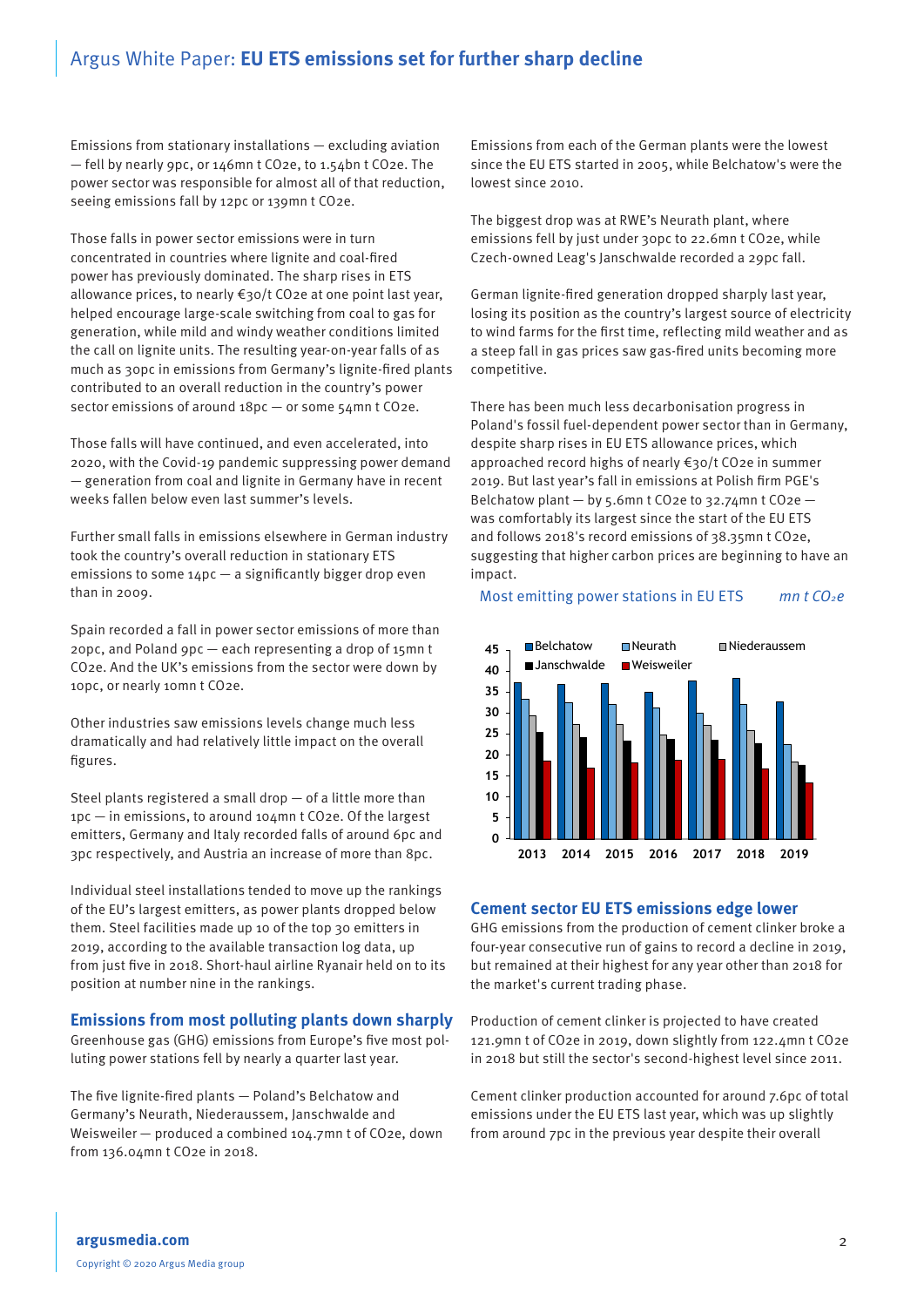decline, owing to a steep fall in the share of emissions created by fuel combustion.

Germany, the country with the highest GHG emissions from cement clinker production, saw its emissions from the sector edge down marginally to 19.9mn t CO2e from 20mn t CO2e in 2018. This was the lowest level since 2016 and the second year in a row that the country's emissions from the sector have declined.

But the largest contributor to the overall drop in cement clinker production emissions was the sector's second-highest emitter, Spain, which saw emissions fall to  $14.1$ mn t CO2e  $-$  their lowest since 2014 — from 15.2mn t CO2e in 2018 (see chart).

Poland reduced its cement sector emissions slightly to 11.29mn t CO2e from 11.34mn t CO2e in 2018, when an 11pc increase in such emissions had contributed significantly to an overall rise in EU ETS-covered cement emissions that year.

Of the remaining top 10 emitters, only Greece's emissions also fell on the year, declining to 53.5mn t CO2e from 54.7mn t CO2e.

The second-largest drop in cement sector emissions was in the Netherlands, which more than halved its emissions on the year to around 251,000t CO2e in 2019 from 650,000t CO2e in 2018, making it the lowest emitting country out of the 29 EU ETS member states that produce cement clinker, down from 27th place the previous year.

Top 10 emitters Italy, France, the UK, Romania and Belgium all recorded a rise in cement sector emissions on the year for 2019. Of these, the largest increase was in Romania, where emissions rose to 5.9mn t CO2e in 2019 from 5.4mn t CO2e in 2018.

Belgium's 4.1mn t CO2e of GHG emissions from cement clinker production was the highest for the country since the current EU ETS trading phase began, up from 3.7mn t CO2e in 2018 and marking a second consecutive year-on-year rise.

Italy's cement sector emissions increased for a second year in a row, rising to 12.6mn t CO2e in 2019 from 12.3mn t CO2e the previous year, their highest since 2015.

Consistently higher EU ETS allowance prices following the introduction of the market stability reserve mechanism last year might have encouraged some reduction in production, although the effectiveness of this measure will have been limited by the free allowances granted to such firms in a bid to avoid "carbon leakage", where companies relocate their operations outside the EU to avoid carbon costs.

The front-year product's closing assessment averaged €24.91/t CO2e in 2019, compared with €15.91/t CO2e in 2018.



**ETS emissions from oil refining at seven-year low**

GHG emissions produced from the refining of oil inside the EU fell to their lowest level since 2012 last year, having recorded their steepest year-on-year decline in five years.

EU oil refining activities were responsible for the production of an estimated 122.7mn t of CO2e over the course of 2019. Output fell by roughly 1.9mn t CO2e, or 1.5pc, from the total recorded in 2018, while last year's figure was the lowest level of emissions produced by the sector in seven years.

The sector's year-on-year decrease in emissions was the largest for any sector outside of the fuel combustion segment of firms under the EU ETS, which predominantly comprises power generators.

Oil refining emissions have now fallen by some 9.9mn t CO2e from a record 132.6mn t CO2e produced during the EU ETS scheme's first year of trading in 2008. But they are still above a low of around 119.7mn t CO2e seen in 2012, with production having slumped in the years following the financial crisis before rising back to an average of 126.6mn t CO2e/yr over 2013-18.

The EU's largest emitting member state, Germany, recorded the steepest year-on-year decline in output from mineral oil refining activities in 2019, with German firms in this sector producing only around 21.8mn t CO2e, down from 22.59mn t CO2e in 2018. Sweden, the UK and Spain each recorded yearon-year falls of at least 500,000t CO2e.

But eight member states recorded year-on-year increases in their GHG emissions from the sector, with the Netherlands producing roughly 800,000t CO2e more in 2019 than in 2018. The country's total output reached around 11.1mn t CO2e, which was the most for any year since 2015.

#### Spanish cement sector emissions mn  $t$   $CO<sub>2</sub>e$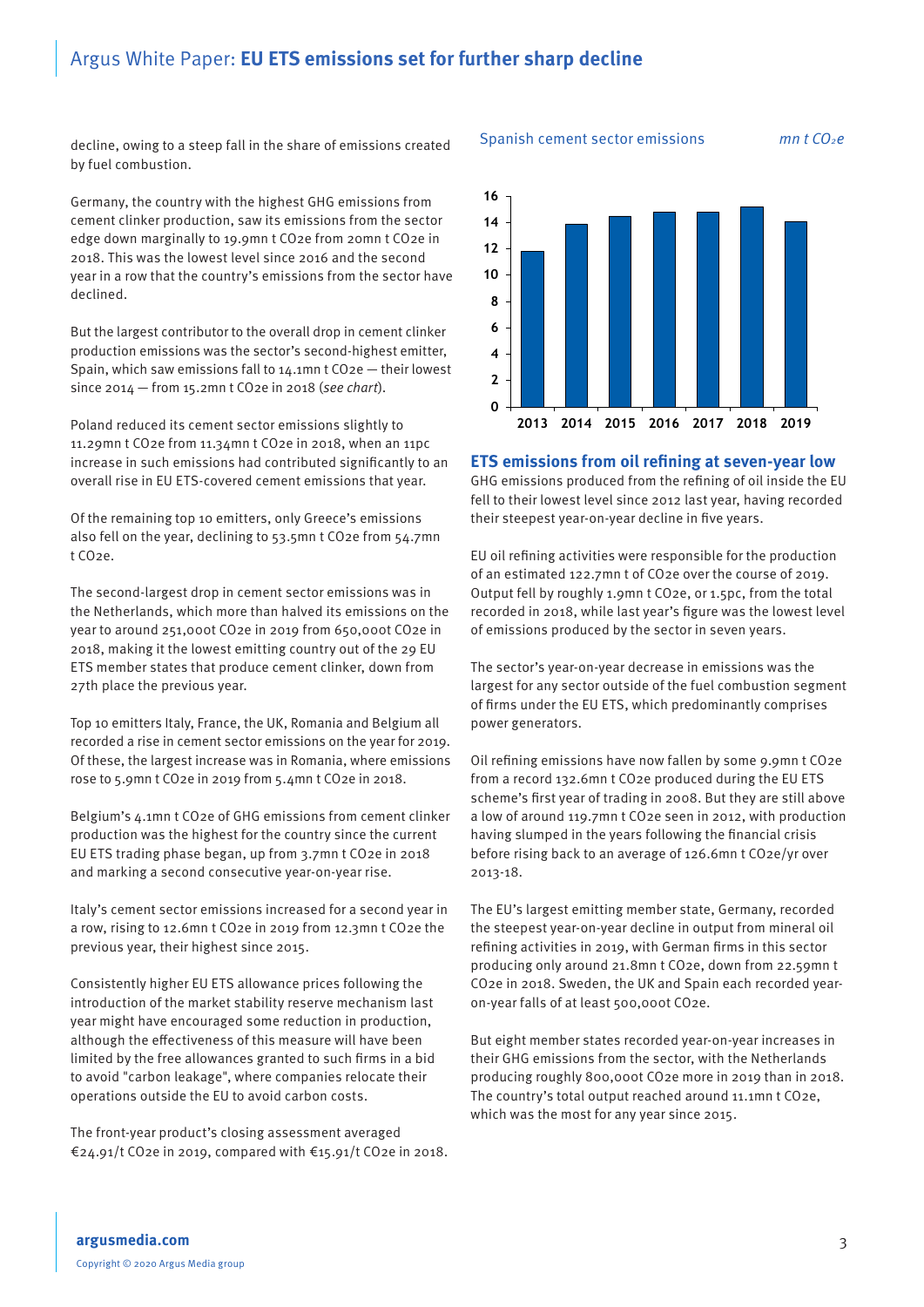Only 11 EU member states have seen their GHG emissions from oil refining activities fall to levels below where they were during the first year of EU ETS trading, with output from Estonia, Germany, Poland, Greece and Hungary last year turning out more than 1mn t CO2e higher than in 2008.

France and Italy have comfortably recorded the largest reductions in output over this period, of more than 5mn t CO2e each, while the UK's production has fallen by around 2.35mn t CO2e.

Emitters under the scheme had until the end of April to secure and surrender the required number of carbon allowances to cover their 2019 output or face fines of up to €110/t CO2e. But the manufacture of refined petroleum products remains one of the sectors that receives the majority of its requirement under the carbon market for free to prevent against carbon leakage, so is less at risk of this than other sectors.

#### Oil refining emissions under EU ETS mn t  $CO<sub>2</sub>e$



#### **The Effects of Coronavirus on Markets**

**> Blog posts**

**> Podcasts**

**> News stories**

**> White Papers**

- **> Webinars**
- **> and more**

**View the Argus hub page >>>** 

#### **UK emissions under EU ETS see accelerated decline**

The rate at which the UK's GHG emissions under the EU ETS fell accelerated again in 2019, having slowed in 2018, as the country's low-carbon electricity generation rose further to leave coal-fired power plants virtually redundant for the majority of the year.

UK GHG emissions from stationary installations under the EU ETS are estimated to have amounted to around 119.6mn t of CO2e in 2019, having fallen by roughly 9.2mn t CO2e or 7pc from 2018's total, verified emissions data released by the EU show.

This compared with a year-on-year fall in output of around 8mn t CO2e in 2018 but remained slower than the 10.3mn t CO2e fall recorded in 2017 and significantly below the falls of more than 20mn t/yr CO2e seen over the 2014-16 period when the majority of the country's power sector coal-to-gas fuel switching was seen.

The rate at which UK emissions under the EU ETS fell had slowed in 2018 as any remaining coal-fired plants left in operation were still required by the grid to supply power during hours of highest demand.

But the commissioning of new offshore wind capacity and further energy efficiency improvements saw the requirement for coal-fired power generation fall to an average of only around 700MW or just 2pc of overall supply in 2019, compared with an average of around 1.7GW in 2018 and 2.3GW in 2017.

Low-carbon forms of power generation, including that produced by the UK's nuclear plants, supplied more than half of the country's electricity last year for the first time, while wind farms rose above nuclear facilities in the generation stack to become the second-largest source of power behind only gas-fired facilities.

Fuel combustion accounted for roughly 46pc of the UK's GHG emissions from stationary installations last year, with this having fallen from a near-50pc share in 2018.

Beyond power and heat generation activities, the UK recorded slight increases in its GHG emissions from some industrial activities, most notably by firms involved in the production of metals, cement or ammonia.

The pig iron or steel manufacturing sector reported a year-onyear rise of around 605,000t CO2e, to take its GHG emissions back above the 6mn t CO2e mark they had fallen below for the first time since 2009 during 2018.

While cement clinker production — which remained the UK's largest emitting sector after energy — produced around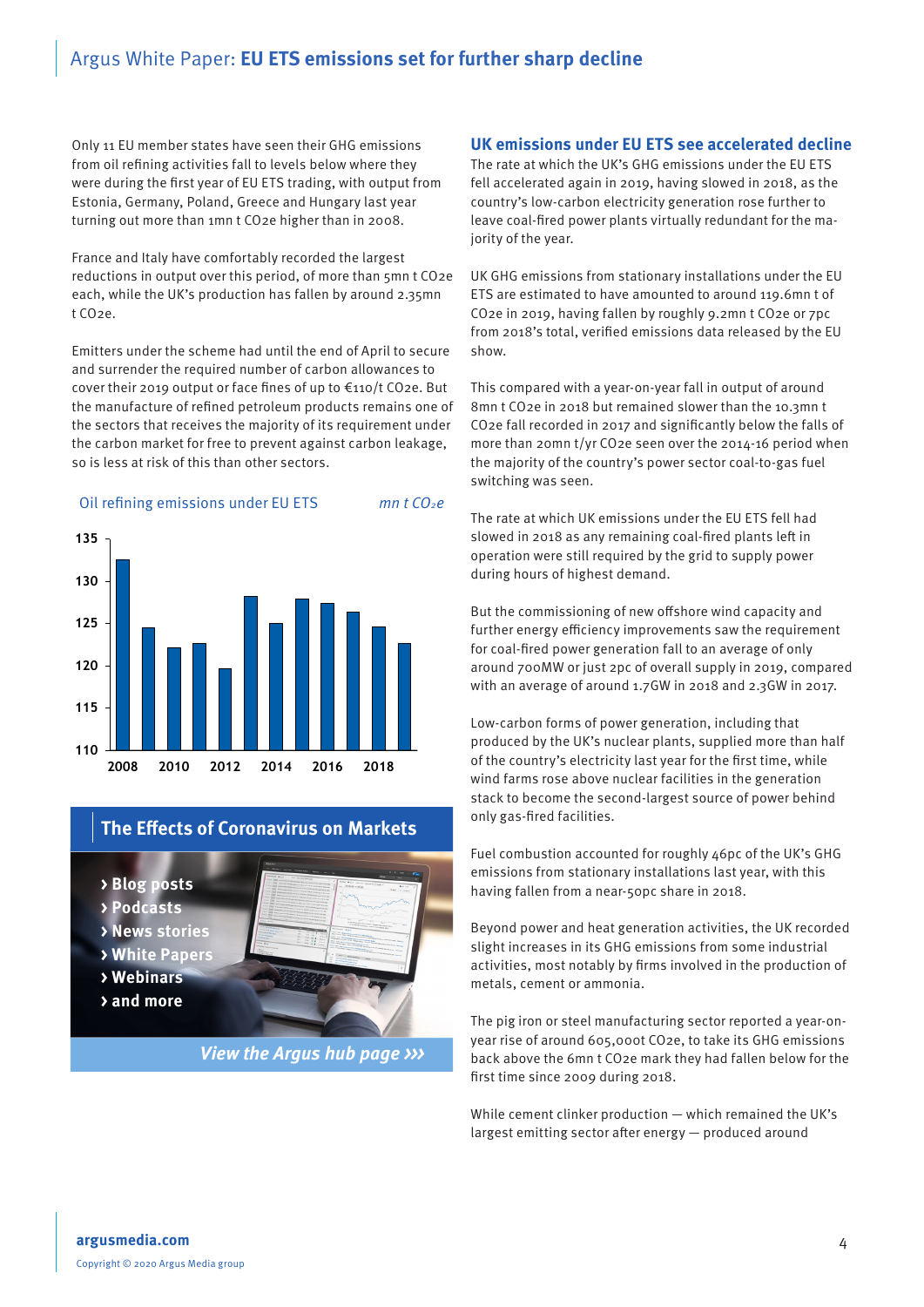90,000t CO2e more in 2019 than in 2018, with total emissions reaching roughly 7.2mn t CO2e last year.

The cement sector's annual emissions in the UK have fallen only narrowly since the EU ETS scheme's full launch in 2008. Output amounted to around 8.5mn t CO2e in that year and fell to a low of around 6.1mn t CO2e in 2012 but have turned out in a range of 6.5mn-7.3mn t CO2e every year since.

The UK remained the fourth-largest emitting country, behind only Germany, Poland and Italy, under the EU ETS last year in what is due to be the country's penultimate year of participation in the scheme.

UK emitters will be required to cover their 2020 output with carbon allowances under the programme, but the government intends to launch a new national ETS scheme from next year, which would then be linked back to the EU's, as part of its full exit from the bloc at the end of a continuing Brexit transition period.

#### UK stationary emissions under EU ETS  $mn t CO<sub>2</sub>e$



#### **Estonia's GHG emissions drop sharply in 2019**

Estonia recorded the second-largest proportional year-on-year drop in GHG emissions covered by the EU ETS of any participating country for last year, reaching its lowest level since the scheme's full launch, while the other Baltic states lagged behind.

Estonia's GHG emissions are projected to have dropped by 5.4mn t of CO2e, or 39pc, on the year in 2019 to a total of 8.5mn t of CO2e, verified emissions data published by the EU show. Of the 31 member states in the EU ETS scheme, only Liechtenstein recorded a larger proportional drop, of 42pc, but from a much smaller base quantity of 341t of CO2e to 198t of CO2e.

The fall reduced Estonia's EU ETS emissions to their lowest level since at least 2008 and marked the country's second

consecutive year-on-year reduction. Estonia's GHG emissions accounted for about 0.53pc of overall EU ETS emissions last year.

The majority of Estonia's emissions savings came from fuel combustion, where output fell to 6.2mn t of CO2e from 11.6mn t of CO2e a year earlier. Conversely, the country's secondhighest polluting industry, mineral oil refining, last year saw a rise in emissions to 1.7mn t of CO2e from 1.6mn t of CO2e a year earlier, while cement clinker production output remained steady, at about 547,000t of CO2e. Emissions from aircraft operator activities in the country were down to 28,000t of CO2e in 2019 from 36,000t of CO2e a year earlier.

Estonia's [renewable power generation](https://direct.argusmedia.com/newsandanalysis/article/2068224) increased last year, displacing some more carbon-intensive forms of production in the country's energy mix. As many as 4,380 renewable energy producers submitted applications to join state-owned electricity distribution system operator Elektrilevi's grid last year, three times as many as in 2018. The proportion of renewable energy in the power system has risen to 21pc.

Industrial wood chip consumption in Estonia has also [grown](https://direct.argusmedia.com/newsandanalysis/article/2005466)  [substantially](https://direct.argusmedia.com/newsandanalysis/article/2005466). Emissions from biomass production are exempt from the EU ETS scheme, as they are classed as carbon neutral.

#### **Wider Baltic region**

The other Baltic states lagged well behind Estonia's progress last year, recording only marginal reductions in overall EU ETS emissions on the year.

Latvia's GHG output fell to 2.97mn t of CO2e from 3.01mn t of CO2e, while Lithuania's declined to 5.94mn t of CO2e from 6.02mn t of CO2e, both representing a 1pc decrease from 2018.

This marks the lowest level of EU ETS emissions for Lithuania since 2012. But Latvia's total is the second-highest of any year since the current ETS trading phase began in 2013. The countries account for a low proportion of overall ETS emissions — 0.4pc and 0.2pc, respectively.

Both countries also saw a drop in fuel consumption output. In Lithuania, such emissions dropped to 688,000t of CO2e from 898,000t of CO2e, while in Latvia they fell to 135,000t of CO2e from 142,000t of CO2e (or to 1.6mn t of CO2e from 1.7mn t of CO2e, taking into account emissions from combined-heat-andpower plants).

#### **Outlook**

Estonia's fuel consumption emissions could fall further this year, following approval by the country's government of [amendments](https://direct.argusmedia.com/newsandanalysis/article/2079977) to the national Electricity Market Act, allowing for greater use of biomass in the production of electric energy.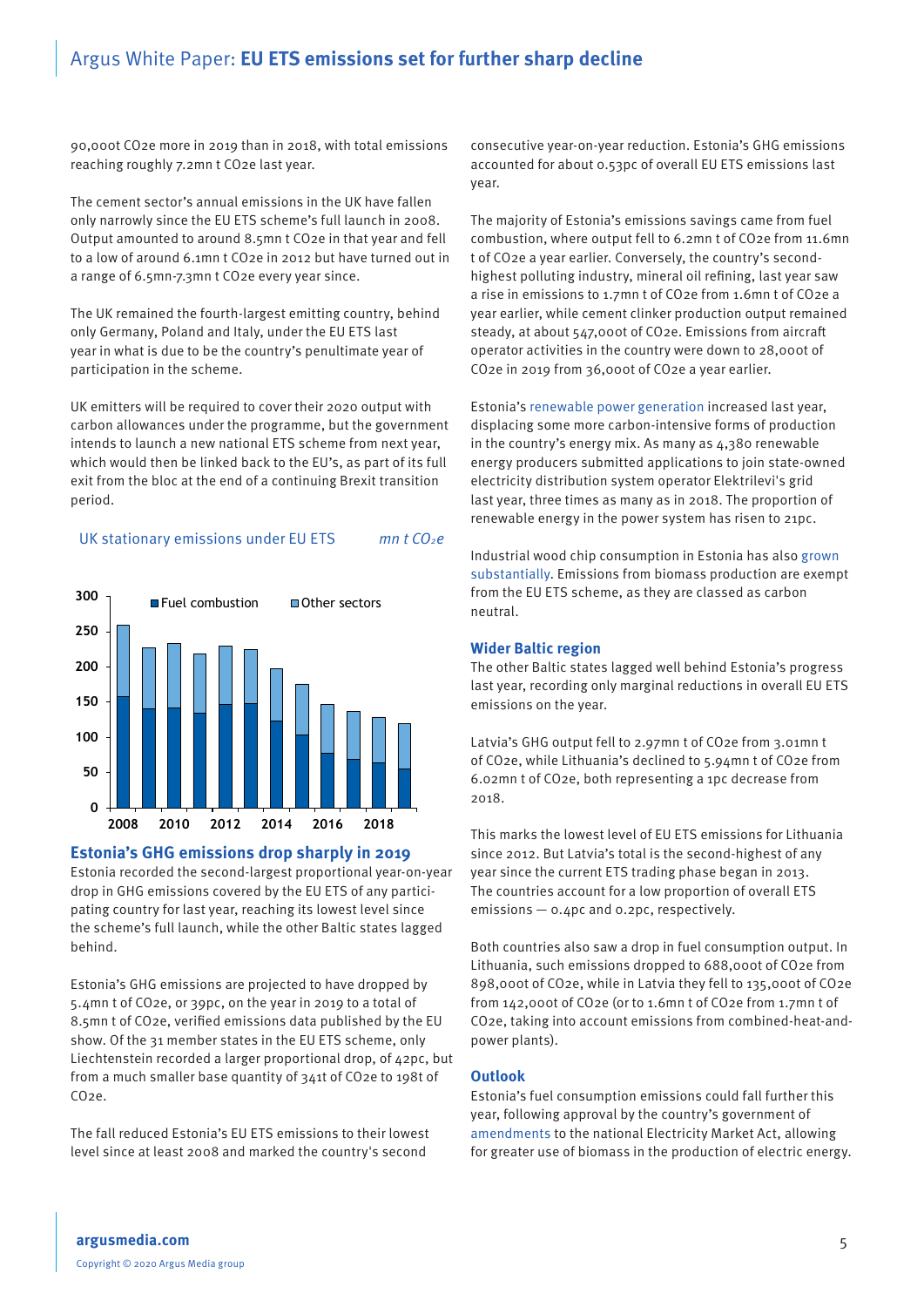Owner Utilitas expects a new biomass-fired combined-heatand-power plant [launched in November](https://direct.argusmedia.com/newsandanalysis/article/2016463) to reduce emissions by about 130,000t of CO2e.

Emissions are likely to be down significantly across Europe this year, as a result of restrictive measures put in place to stem the spread of the Covid-19 virus. The measures have curtailed air travel and suppressed industrial demand and, therefore, power production.

#### Baltic EU ETS emissions mn t  $CO<sub>2</sub>e$



#### **ETS emissions to fall by 'at least' 14pc in 2020**

GHG emissions from stationary installations covered by the EU ETS will end this year down by at least 14pc on the year, and more than a quarter below the system's supply cap, environmental think-tank Sandbag said.

In an analysis of the effects of the Covid-19 pandemic on EU ETS emissions, Sandbag examined two scenarios. Both assume that initial lockdown measures in Europe will be lifted from 15 May, but the second maps out how emissions will be affected if there is a second "wave" of the pandemic and another lockdown, imposed from 15 September until the end of this year.

Under its first scenario, the think-tank estimates that GHG emissions covered by the EU ETS, excluding the aviation sector, will end the year at 1.3bn t CO2e, while under the second scenario this falls to 1.2bn t CO2e. This represents an on-the-year drop in emissions of about 14pc and 19pc, respectively, based on the most recent EU data on 2019 ETS emissions.

The report's modelling assumes a 30pc monthly reduction in industrial emissions and a 12pc fall in power sector emissions owing to the pandemic, both of which the think-tank expects

to recover gradually in the six months following lockdown. It also assumes a further 10pc drop in power sector emissions owing to lower coal burn driven by unrelated factors.

Social distancing measures introduced across Europe in a bid to slow the spread of the coronavirus have resulted in lower industrial activity, which in turn has caused a significant drop in heat and power demand and reduced GHG emissions in the region.

And market factors are increasingly pushing the more carbonintensive coal-fired plants out of European power generation mixes independent of the pandemic, as installed renewable capacity increases and low gas prices encourage coal-to-gas switching.

#### **EUA surplus**

Sandbag's estimated emissions for this year would leave them about 27pc below the EU ETS supply cap under the first scenario, and 31pc below in the second, the think-tank said. The cap stands at about 1.8bn t of CO2e at present.

According to Sandbag's calculations, this leaves 1.34bn of excess ETS allowances (EUAs) not absorbed by the market stability reserve (MSR) this year — and therefore remaining in circulation — under the first scenario, and 1.43bn under the second scenario, up from about 1.25bn last year.

This supply-demand imbalance could pose a problem for the EUA market if prices are pushed down as a result. Sandbag is therefore calling for the MSR's rate of absorption to be examined in its upcoming review, as well as for the supply cap to be reduced, to avoid market oversupply in the EU ETS' fourth trading phase (2021-30).

"The MSR review in 2021 has to look at the appropriateness of the current thresholds to cope with the giant historical surplus the ETS will inherit for phase 4," the think-tank said.

"There was already a pressing need to adjust the EU ETS cap to real emission levels and to the Paris agreement before the pandemic began. Following the lockdown, this becomes an urgent necessity, without which phase  $4$  is doomed to be shadowed by an immense oversupply of two years' worth of 2019 emissions equivalent."

Sandbag had already warned that the supply cap would [need to be lowered,](https://direct.argusmedia.com/newsandanalysis/article/2095147) having told Argus previously that the EU should use the UK's impending departure from the EU ETS at the end of this year as an opportunity to "reset" the cap at GHG emissions levels and align it with the bloc's likely goal of reaching net zero emissions by 2050.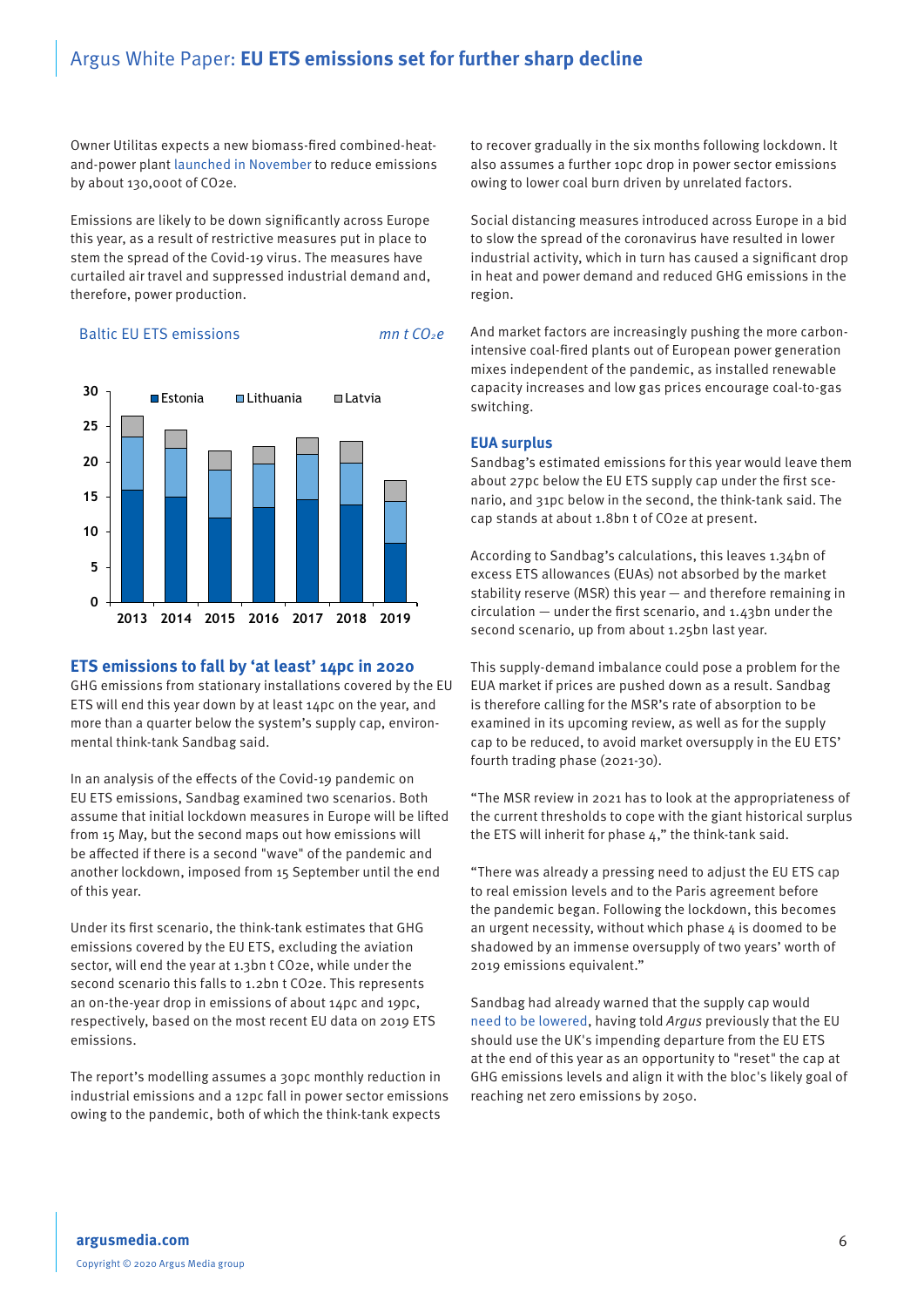| <b>Stationary emissions, by country</b> |                         |                         | mnt CO <sub>2e</sub> |
|-----------------------------------------|-------------------------|-------------------------|----------------------|
| Country                                 | 2018                    | 2019                    | ± pc change          |
| Germany                                 | 422                     | 363                     | $-14.0$              |
| Poland                                  | 200                     | 184                     | $-7.8$               |
| Italy                                   | 146                     | 141                     | $-3.7$               |
| United Kingdom                          | 129                     | 119                     | $-7.9$               |
| Spain                                   | 127                     | 110                     | $-13.9$              |
| France                                  | 97                      | 94                      | $-3.2$               |
| Netherlands                             | 87                      | 84                      | $-4.2$               |
| Czech Republic                          | 67                      | 63                      | $-6.4$               |
| Belgium                                 | 44                      | 45                      | 1.4                  |
| Greece                                  | 47                      | 40                      | $-14.1$              |
| Romania                                 | 40                      | 37                      | $-7.8$               |
| <b>Bulgaria</b>                         | 31                      | 31                      | $-0.2$               |
| Austria                                 | 28                      | 30                      | 4.1                  |
| Norway                                  | 25                      | 25                      | $-2.3$               |
| Finland                                 | 26                      | 23                      | $-11.5$              |
| Portugal                                | 26                      | 22                      | $-17.7$              |
| Slovakia                                | 22                      | 20                      | $-10.3$              |
| Hungary                                 | 20                      | 20                      | $-2.6$               |
| Sweden                                  | 20                      | 19                      | $-5.5$               |
| Ireland                                 | 16                      | 14                      | $-8.7$               |
| Denmark                                 | 15                      | 12                      | $-19.3$              |
| Estonia                                 | 14                      | $\,8\,$                 | $-38.7$              |
| Croatia                                 | $\overline{7}$          | $\,8\,$                 | 1.2                  |
| Slovenia                                | 6                       | $\boldsymbol{6}$        | $-3.7$               |
| Lithuania                               | 6                       | 6                       | $-1.6$               |
| Cyprus                                  | 5                       | 4                       | $-2.7$               |
| Latvia                                  | $\overline{\mathbf{3}}$ | $\overline{\mathbf{3}}$ | $-4.0$               |
| Iceland                                 | $\overline{2}$          | $\overline{c}$          | $-2.6$               |
| Luxembourg                              | $\mathbf{1}$            | $1\,$                   | 1.9                  |
| Malta                                   | $\mathbf{1}$            | $\,1\,$                 | 5.9                  |
| Liechtenstein                           | $\mathsf O$             | $\mathsf O$             | $-41.9$              |
| Total                                   | 1682                    | 1533                    | $-8.9$               |

— 2019 figure includes 2018 data for open installations that had yet to report to the Transaction Log by 7 April